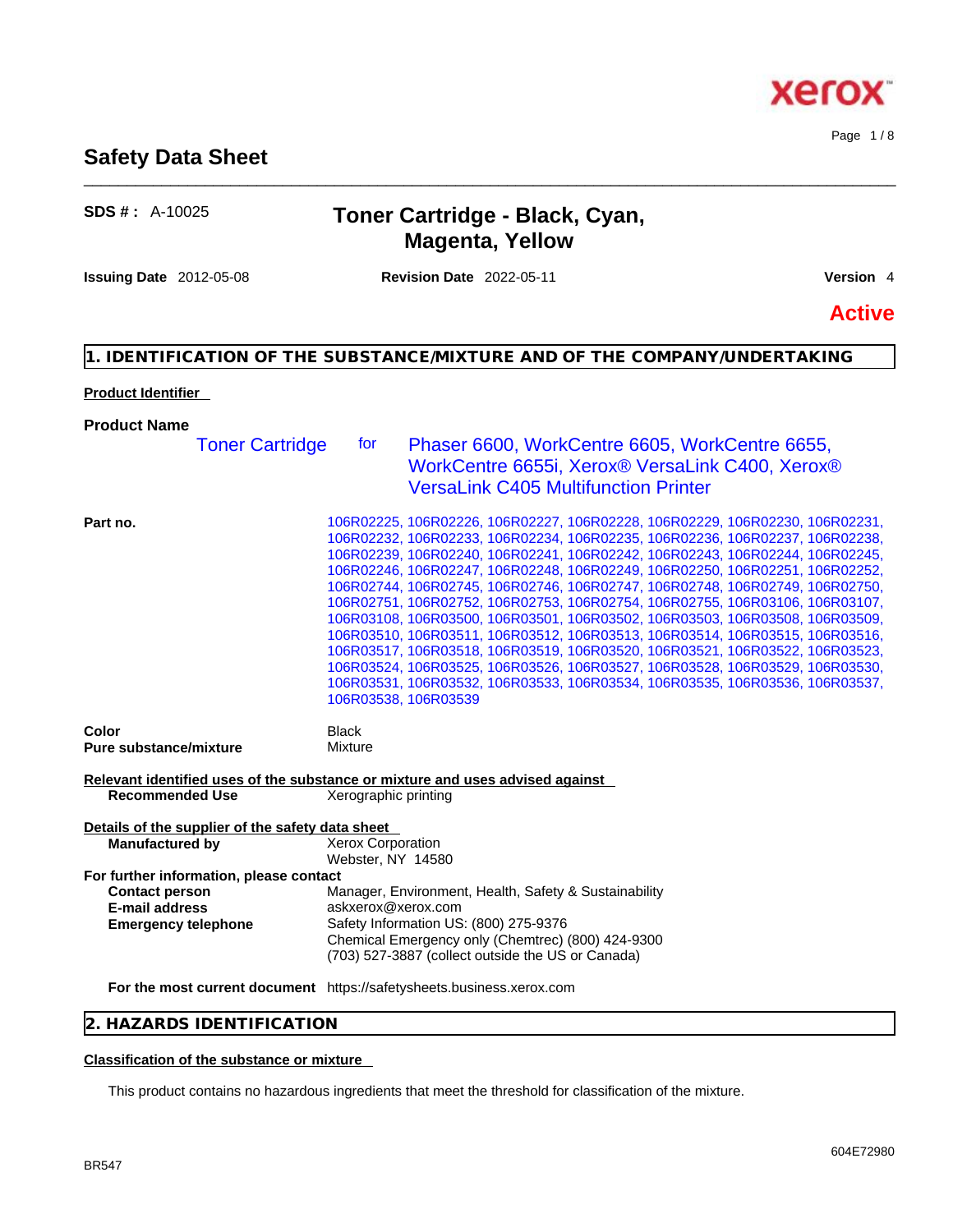

Page 2 / 8

### **Customer use / Cartridges and sealed bottles**

| <b>OSHA Hazard Classification</b> | This product is an article which contains a mixture / preparation in powder form. Safety<br>information is given for exposure to the article as sold and used by the customer. Intended<br>use of the product is not expected to result in exposure to the mixture / preparation based<br>on the packaging and method of dispensing. |  |  |  |
|-----------------------------------|--------------------------------------------------------------------------------------------------------------------------------------------------------------------------------------------------------------------------------------------------------------------------------------------------------------------------------------|--|--|--|
|                                   | While this material is not considered hazardous by the OSHA hazard Communication<br>Standard (29 CFR 1910.1200), this SDS contains valuable information for the safe handling<br>and proper use of the product. This SDS should be retained and made available to<br>employees and other users of this product.                      |  |  |  |
| Label elements                    |                                                                                                                                                                                                                                                                                                                                      |  |  |  |
| <b>Signal Word</b>                | None                                                                                                                                                                                                                                                                                                                                 |  |  |  |
| <b>Hazard Statements</b>          | None required                                                                                                                                                                                                                                                                                                                        |  |  |  |
| <b>Precautionary Statements</b>   | None required                                                                                                                                                                                                                                                                                                                        |  |  |  |
| <b>Other hazards</b>              |                                                                                                                                                                                                                                                                                                                                      |  |  |  |

Not a PBT according to REACH Annex XIII May form explosible dust-air mixture if dispersed

**3. COMPOSITION/INFORMATION ON INGREDIENTS** 

### **Mixtures**

| <b>Chemical Name</b>     | <b>CAS No.</b> | Weight % | <b>Classification (Reg.</b><br>1272/2008) | <b>Hazard Statements</b> |
|--------------------------|----------------|----------|-------------------------------------------|--------------------------|
| Resin                    | Proprietary    | 70-90    | $- -$                                     |                          |
| Wax                      | 8002-74-2      | $5 - 15$ | $\overline{\phantom{m}}$                  | $\overline{\phantom{m}}$ |
| Magenta Pigment          | 980-26-7       | $0 - 10$ | $- -$                                     |                          |
| Cyan Pigment             | 147-14-8       | $0 - 10$ | $- -$                                     | $- -$                    |
| Carbon black             | 1333-86-4      | $0 - 10$ | --                                        | $\overline{\phantom{a}}$ |
| <b>Yellow Pigment</b>    | 6358-31-2      | $0 - 10$ | $- -$                                     | $- -$                    |
| Silica (Surface Treated) | 68909-20-6     |          | STOT RE 2                                 | H373                     |
| Titanium dioxide         | 13463-67-7     |          | Carc (Inhal) 2                            | H351                     |

"--" indicates no classification or hazard statements apply.

Full text of H- statements: see section 16

### **4. FIRST AID MEASURES**

| Description of first-aid measures |                                                                                                                                            |
|-----------------------------------|--------------------------------------------------------------------------------------------------------------------------------------------|
| <b>General advice</b>             | For external use only. When symptoms persist or in all cases of doubt seek medical advice.                                                 |
|                                   | Show this material safety data sheet to the doctor in attendance.                                                                          |
| Eye contact                       | Immediately flush with plenty of water. After initial flushing, remove any contact lenses and<br>continue flushing for at least 15 minutes |
| <b>Skin contact</b>               | Wash skin with soap and water                                                                                                              |
| <b>Inhalation</b>                 | Move to fresh air                                                                                                                          |
| Ingestion                         | Rinse mouth with water and afterwards drink plenty of water or milk                                                                        |
|                                   |                                                                                                                                            |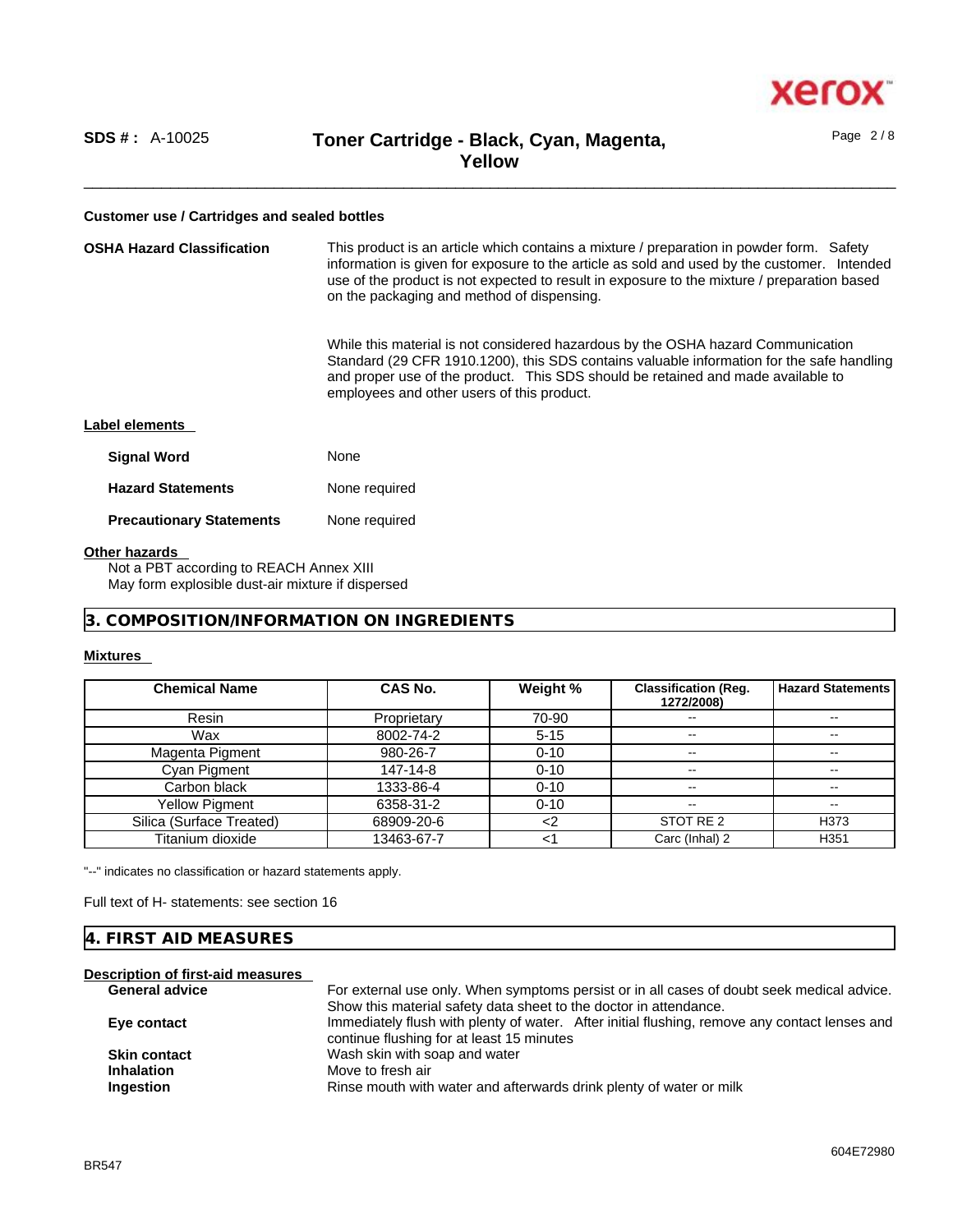

Page 3 / 8

### \_\_\_\_\_\_\_\_\_\_\_\_\_\_\_\_\_\_\_\_\_\_\_\_\_\_\_\_\_\_\_\_\_\_\_\_\_\_\_\_\_\_\_\_\_\_\_\_\_\_\_\_\_\_\_\_\_\_\_\_\_\_\_\_\_\_\_\_\_\_\_\_\_\_\_\_\_\_\_\_\_\_\_\_\_\_\_\_\_\_\_\_\_\_ **SDS # :** A-10025 **Toner Cartridge - Black, Cyan, Magenta, Yellow**

**Most important symptoms and effects, both acute and delayed Acute toxicity Eyes** No known effect<br> **Skin** No known effect **Skin**<br> **Inhalation**<br>
No known effect<br>
No known effect **No known effect Ingestion** No known effect **Chronic toxicity** No known effects under normal use conditions **Main symptoms Overexposure may cause:**  mild respiratory irritation similar to nuisance dust.<br>None under normal use conditions **Aggravated Medical Conditions Indication of immediate medical attention and special treatment needed Protection of first-aiders** No special protective equipment required **Notes to physician** Treat symptomatically

### **5. FIRE-FIGHTING MEASURES**

### **Extinguishing media**

**Suitable extinguishing media** Use water spray or fog; do not use straight streams, Foam **Unsuitable extinguishing media** Do not use a solid water stream as it may scatterand spread fire

### **Special hazards arising from the substance or mixture**

Fine dust dispersed in air, in sufficient concentrations, and in the presence of an ignition source is a potential dust explosion hazard

### **Hazardous combustion products**

Hazardous decomposition products due to incomplete combustion, Carbon oxides, Nitrogen oxides (NOx)

### **Advice for fire-fighters**

In the event of fire and/or explosion do not breathe fumes. Wear fire/flame resistant/retardant clothing. Use self-contained pressure-demand breathing apparatus if needed to prevent exposure to smoke or airborne toxins. Wear self-contained breathing apparatus and protective suit

| Other information   |         |
|---------------------|---------|
| <b>Flammability</b> | Not fla |
| <b>Flash point</b>  | Not ap  |

Not flammable. Will not readily ignite. **Not applicable** 

### **6. ACCIDENTAL RELEASE MEASURES**

### **Personal precautions, protective equipment and emergency procedures**

Avoid breathing dust

### **Environmental precautions**

Although toner is not an aquatic toxin, microplastics may be a physical hazard to aquatic life and should not be allowed to enter drains, sewers, or waterways

### **Methods and material for containment and cleaning up**

**Methods for containment** Prevent dust cloud

**Methods for cleaning up** Use an electrically protected vacuum cleaner to remove excess, then wash with COLD water. Hot water fuses the toner, making it difficult to remove

### **Reference to other sections**

See section 12 for additional ecological information See Section 13 for additional information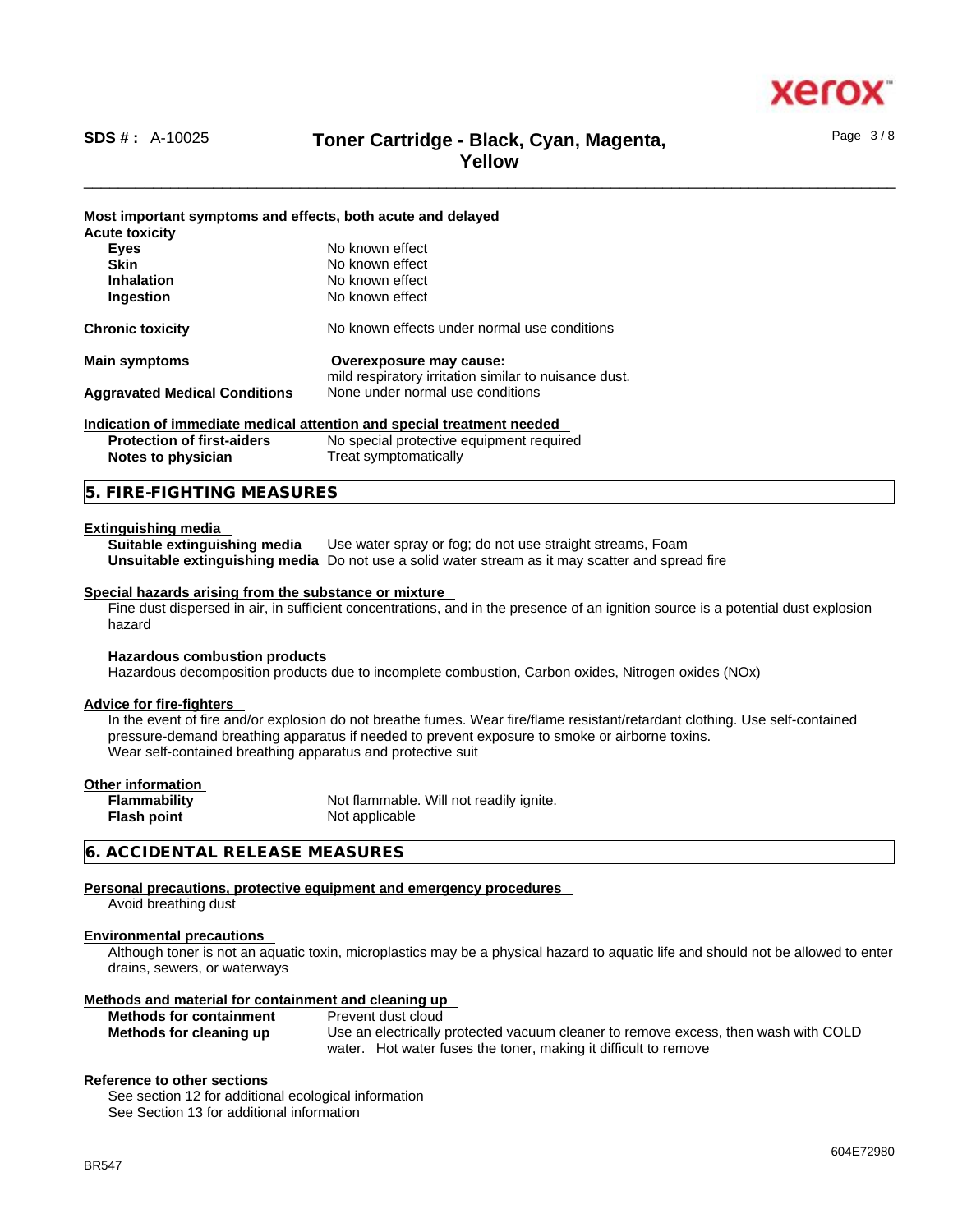

Page 4 / 8

**7. HANDLING AND STORAGE Precautions for safe handling Advice on safe handling** Handle in accordance with good industrial hygiene and safety practice, Avoid dust accumulation in enclosed space, Prevent dust cloud **Hygiene measures** None under normal use conditions **Conditions for safe storage, including any incompatibilities Technical measures and storage conditions** Keep container tightly closed in a dry and well-ventilated place, Store at room temperature **Incompatible products** None **Specific end uses**  Xerographic printing **8. EXPOSURE CONTROLS/PERSONAL PROTECTION Control parameters Exposure Limits** ACGIH TLV TWA **10 mg/m<sup>3</sup> (inhalable particles) ACGIH TLV TWA** 3 mg/m<sup>3</sup> (respirable dust) **OSHA PEL TWA** 15 mg/m<sup>3</sup> (total dust) **OSHA PEL TWA** 5 mg/m<sup>3</sup> (respirable dust) **Xerox Exposure Limit**  $2.5 \text{ mg/m}^3$  (total dust) **Xerox Exposure Limit** 0.4 mg/m<sup>3</sup> (respirable dust) **Component Information Chemical Name Contract ACGIH TLV CONTRACTED ACGIH TLV COSHA PEL** Wax **Wax** TWA: 2 mg/m<sup>3</sup> Cyan Pigment **TWA:** 1 mg/m<sup>3</sup> Carbon black TWA: 3 mg/m<sup>3</sup> TWA: 3 mg/m<sup>3</sup> TWA: 3 mg/m<sup>3</sup> TWA: 3 mg/m<sup>3</sup> Titanium dioxide **TWA:** TWA: 10 mg/m<sup>3</sup> TWA: 15 mg/m<sup>3</sup> **Exposure controls Engineering measures** None under normal use conditions **Individual protection measures, such as personal protective equipment (PPE) Eye/Face protection** No special protective equipment required **Hand protection** No special protective equipment required **Skin and body protection** No special protective equipment required<br> **Respiratory protection** No special protective equipment required. No special protective equipment required. **Thermal hazards** None under normal processing **Environmental Exposure Controls Environmental Exposure Controls**  Keep out of drains, sewers, ditches and waterways **9. PHYSICAL AND CHEMICAL PROPERTIES Information on basic physical and chemical properties**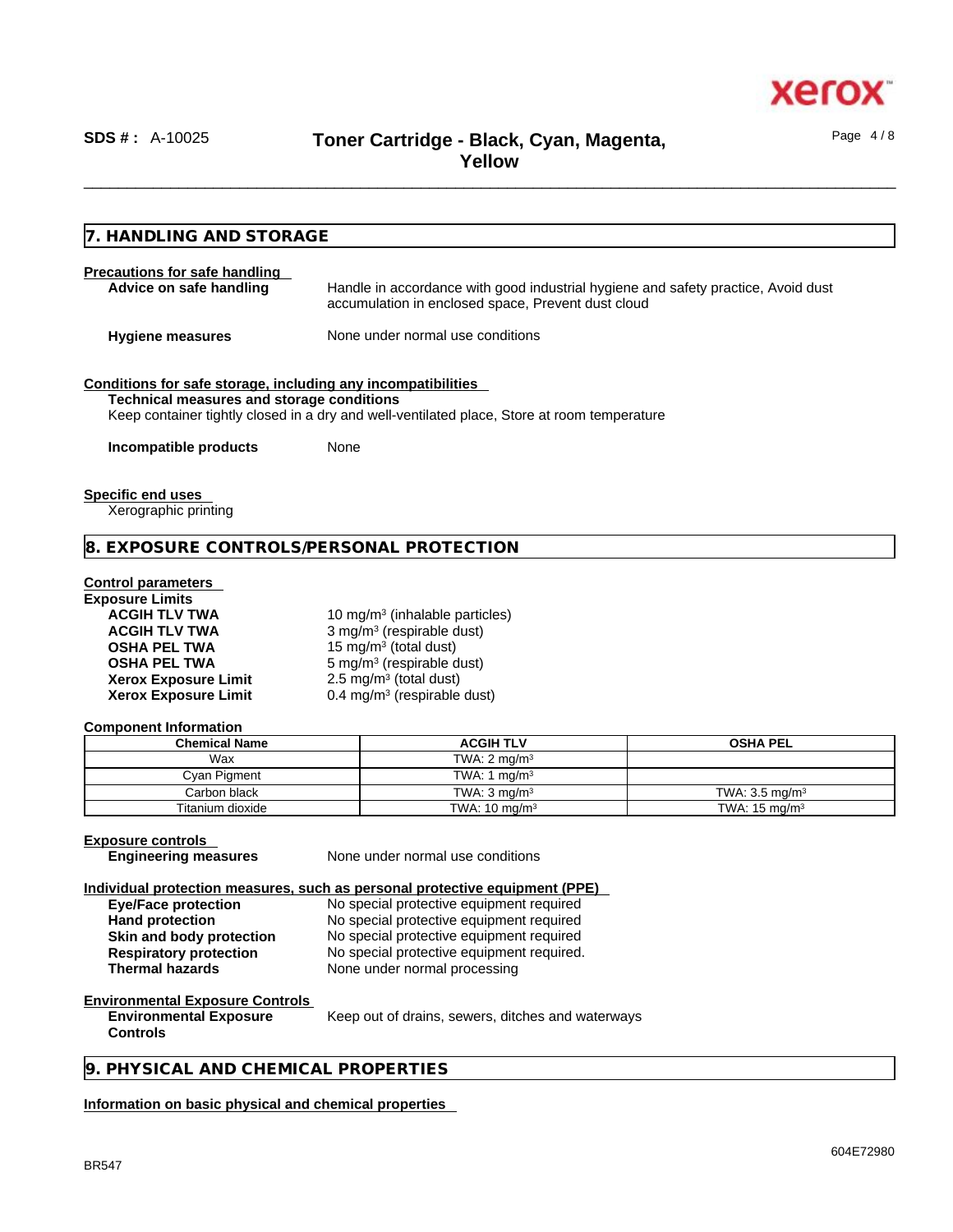# xero

### \_\_\_\_\_\_\_\_\_\_\_\_\_\_\_\_\_\_\_\_\_\_\_\_\_\_\_\_\_\_\_\_\_\_\_\_\_\_\_\_\_\_\_\_\_\_\_\_\_\_\_\_\_\_\_\_\_\_\_\_\_\_\_\_\_\_\_\_\_\_\_\_\_\_\_\_\_\_\_\_\_\_\_\_\_\_\_\_\_\_\_\_\_\_ **SDS # :** A-10025 **Toner Cartridge - Black, Cyan, Magenta, Yellow**

| Appearance<br><b>Physical state</b><br>Color                                                                                                                                                         | Powder<br>Solid<br><b>Black</b>   |                                                                                                                                                                               | Odor<br>Odor threshold<br>рH | Faint<br>Not applicable<br>Not applicable                                                    |
|------------------------------------------------------------------------------------------------------------------------------------------------------------------------------------------------------|-----------------------------------|-------------------------------------------------------------------------------------------------------------------------------------------------------------------------------|------------------------------|----------------------------------------------------------------------------------------------|
| <b>Flash point</b>                                                                                                                                                                                   |                                   | Not applicable                                                                                                                                                                |                              |                                                                                              |
| <b>Melting / Freezing Point</b><br><b>Boiling point/range</b><br>Softening point                                                                                                                     |                                   | Not applicable<br>Not applicable<br>49 - 60 °C                                                                                                                                | 120 - 140 °F                 |                                                                                              |
| <b>Evaporation rate</b><br><b>Flammability</b>                                                                                                                                                       | <b>Flammability Limits in Air</b> | Not applicable<br>Not flammable. Will not readily ignite.<br>Not applicable                                                                                                   |                              |                                                                                              |
| Vapor pressure<br>Vapor density<br><b>Specific gravity</b><br><b>Water solubility</b><br><b>Partition coefficient</b><br><b>Autoignition temperature</b><br>Viscosity<br><b>Explosive properties</b> | <b>Decomposition temperature</b>  | Not applicable<br>Not applicable<br>$-2$<br>Negligible<br>Not applicable<br>Not applicable<br>Not determined<br>Not applicable<br>source is a potential dust explosion hazard |                              | Fine dust dispersed in air, in sufficient concentrations, and in the presence of an ignition |
| <b>Oxidizing properties</b>                                                                                                                                                                          |                                   | Not applicable                                                                                                                                                                |                              |                                                                                              |

### **Other information**

None

### **10. STABILITY AND REACTIVITY**

### **Reactivity**

No dangerous reaction known under conditions of normal use

### **Chemical stability**

Stable under normal conditions.

### **Possibility of hazardous reactions**

| <b>Hazardous reactions</b> | None under normal processing            |
|----------------------------|-----------------------------------------|
| Hazardous polymerization   | Hazardous polymerization does not occur |

### **Conditions to avoid**

Prevent dust cloud. Fine dust dispersed in air, in sufficient concentrations, and in the presence of an ignition source is a potential dust explosion hazard.

### **Incompatible Materials**

None

### **Hazardous decomposition products**

None under normal use

### **11. TOXICOLOGICAL INFORMATION**

*The toxicity data noted below is based on the test results of similar reprographic materials.* 

### **Information on toxicological effects**

Page 5 / 8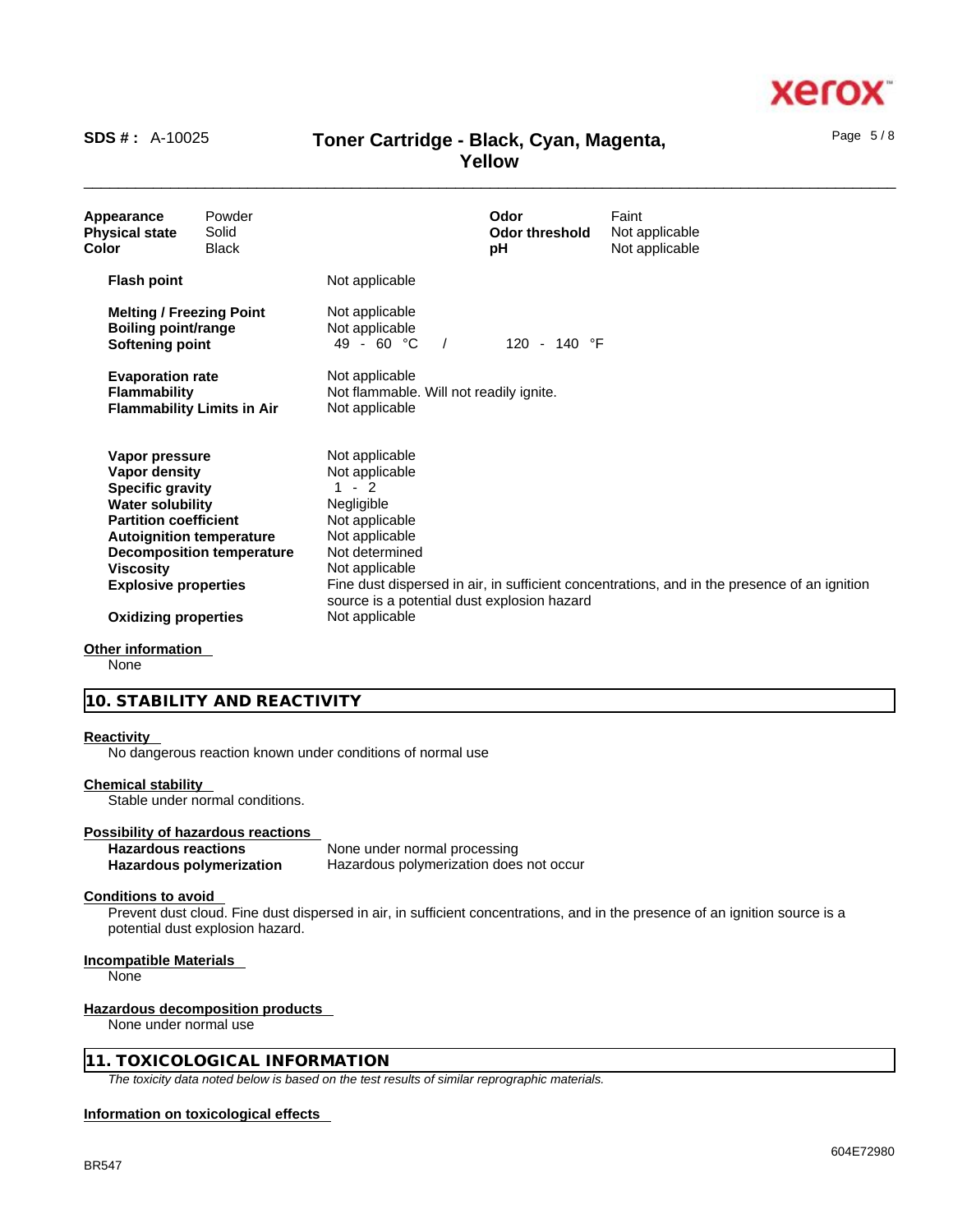

Page 6 / 8

### \_\_\_\_\_\_\_\_\_\_\_\_\_\_\_\_\_\_\_\_\_\_\_\_\_\_\_\_\_\_\_\_\_\_\_\_\_\_\_\_\_\_\_\_\_\_\_\_\_\_\_\_\_\_\_\_\_\_\_\_\_\_\_\_\_\_\_\_\_\_\_\_\_\_\_\_\_\_\_\_\_\_\_\_\_\_\_\_\_\_\_\_\_\_ **SDS # :** A-10025 **Toner Cartridge - Black, Cyan, Magenta, Yellow**

| Acute toxicity             |                                       |  |
|----------------------------|---------------------------------------|--|
| <b>Product Information</b> |                                       |  |
| <b>Irritation</b>          | No skin irritation, No eye irritation |  |
| Oral LD50                  | $> 5$ g/kg (rat)                      |  |
| Dermal LD50                | $> 5$ g/kg (rabbit)                   |  |
| <b>LC50 Inhalation</b>     | $> 5$ mg/L (rat, 4 hr)                |  |

### **Component Information**

| <b>Chemical Name</b> | LC50 Inhalation | Dermal LD50         | Oral LD50         |
|----------------------|-----------------|---------------------|-------------------|
| Wax                  |                 | 3600 mg/kg (Rabbit) | 5000 mg/kg (Rat)  |
| Magenta Pigment      |                 | 3 g/kg (Rabbit)     | 23 g/kg (Rat)     |
| Cyan Pigment         |                 |                     | 10000 mg/kg (Rat) |
| Carbon black         |                 | 3 g/kg (Rabbit)     | 15400 mg/kg (Rat) |
| Titanium dioxide     |                 |                     | 10000 mg/kg (Rat) |

### **Chronic toxicity**

| <b>Sensitization</b>        |  |
|-----------------------------|--|
| <b>Neurological Effects</b> |  |
| <b>Target organ effects</b> |  |

No sensitization responses were observed **No information available None known** 

### **CMR Effects**

| <b>Mutagenic effects</b>     |                                                                           | Not mutagenic in AMES Test |             |  |  |
|------------------------------|---------------------------------------------------------------------------|----------------------------|-------------|--|--|
|                              |                                                                           |                            |             |  |  |
| <b>Reproductive toxicity</b> | This product does not contain any known or suspected reproductive hazards |                            |             |  |  |
| Carcinogenicity              | See "Other Information" in this section.                                  |                            |             |  |  |
| <b>Chemical Name</b>         |                                                                           | <b>NTP</b>                 | <b>IARC</b> |  |  |
| Carbon black                 |                                                                           |                            | 2B          |  |  |
| Titanium dioxide             |                                                                           |                            | 2Β          |  |  |

### **Other information**

The IARC (International Agency for Research on Cancer) has listed carbon black as "possibly carcinogenic to humans". However, Xerox has concluded that the presence of carbon black in this mixture does not present a health hazard. The IARC classification is based on studies evaluating pure, "free" carbon black. In contrast, toner is a formulation composed of specially prepared polymer and a small amount of carbon black (or other pigment). In the process of making toner, the small amount of carbon black becomes encapsulated within a matrix. Xerox has performed extensive testing of toner, including a chronic bioassay (test for potential carcinogenicity). Exposure to toner did not produce evidence of cancer in exposed animals. The results were submitted to regulatory agencies and published extensively.

The IARC (International Agency for Research on Cancer) has listed titanium dioxide as "possibly carcinogenic to humans". However, Xerox has concluded that the presence of titanium dioxide in this mixture does not present a health hazard. The IARC classification is based on studies in rats using high concentrations of pure, unbound TiO 2 particles of respirable size. Epidemiological studies do not suggest a carcinogenic effect in humans. In addition, the titanium dioxide in this mixture is encapsulated in a matrix or bound to the surface of the toner.

| Other toxic effects      |                |  |
|--------------------------|----------------|--|
| <b>Aspiration Hazard</b> | Not applicable |  |
| Other adverse effects    | None known     |  |

### **Information on other hazards**

**Endocrine disrupting properties** This product does not contain any known or suspected endocrine disruptors

### **12. ECOLOGICAL INFORMATION**

### **Toxicity**

On available data, the mixture / preparation is not harmful to aquatic life **Component Information**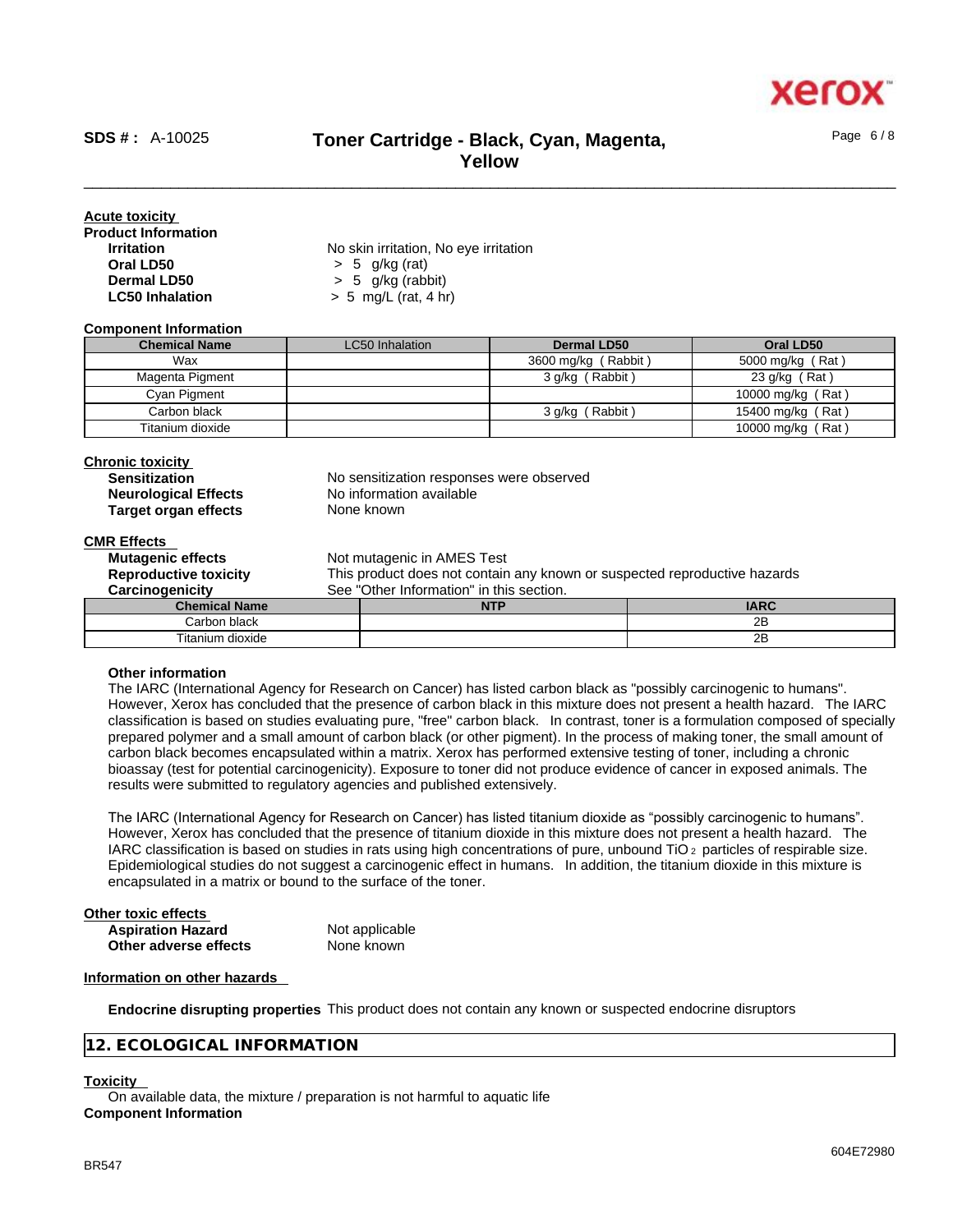

Page 7 / 8

### \_\_\_\_\_\_\_\_\_\_\_\_\_\_\_\_\_\_\_\_\_\_\_\_\_\_\_\_\_\_\_\_\_\_\_\_\_\_\_\_\_\_\_\_\_\_\_\_\_\_\_\_\_\_\_\_\_\_\_\_\_\_\_\_\_\_\_\_\_\_\_\_\_\_\_\_\_\_\_\_\_\_\_\_\_\_\_\_\_\_\_\_\_\_ **SDS # :** A-10025 **Toner Cartridge - Black, Cyan, Magenta, Yellow**

**Chemical Name Toxicity to algae Toxicity to fish Toxicity to microorganisms Toxicity to daphnia and other aquatic invertebrates**  Carbon black **EC50** > 5600 mg/L 24 h

### **Persistence and degradability**

Not readily biodegradable

#### **Bioaccumulative potential**

Bioaccumulation is unlikely

### **Mobility in soil**

Insoluble in water

### **Component Information**

| <b>Chemical Name</b> | loq<br>Pow |  |
|----------------------|------------|--|
| . .var<br>Piament    | v.c        |  |

### **Results of PBT and vPvB assessment**

This substance is not considered to be persistent, bioaccumulating nor toxic (PBT)

#### **Endocrine disrupting properties**

This product does not contain any known or suspected endocrine disruptors

#### **Other adverse effects**

Although toner is not an aquatic toxin, microplastics may be a physical hazard to aquatic life and should not be allowed to enter drains, sewers, or waterways.

| 13. DISPOSAL CONSIDERATIONS                              |                                                                                                                                                                             |
|----------------------------------------------------------|-----------------------------------------------------------------------------------------------------------------------------------------------------------------------------|
| Waste treatment methods<br><b>Waste Disposal Methods</b> | Can be landfilled or incinerated, when in compliance with local regulations If incineration is<br>to be carried out, care must be exercised to prevent dust clouds forming. |
| Contaminated packaging                                   | No special precautions are needed in handling this material                                                                                                                 |
| <b>Other information</b>                                 | Although toner is not an aquatic toxin, microplastics may be a physical hazard to aquatic life<br>and should not be allowed to enter drains, sewers, or waterways.          |

### **14. TRANSPORT INFORMATION**

This material is not subject to regulation as a hazardous material for shipping

### **15. REGULATORY INFORMATION**

### **Safety, health and environmental regulations/legislation specific for the substance or mixture**

### **OSHA Regulatory Status**

This product is an article which contains a mixture / preparation in powder form. Safety information is given for exposure to the article as sold and used by the customer. Intended use of the product is not expected to result in exposure to the mixture / preparation based on the packaging and method of dispensing.

While this material is not considered hazardous by the OSHA hazard Communication Standard (29 CFR 1910.1200), this SDS contains valuable information for the safe handling and proper use of the product. This SDS should be retained and made